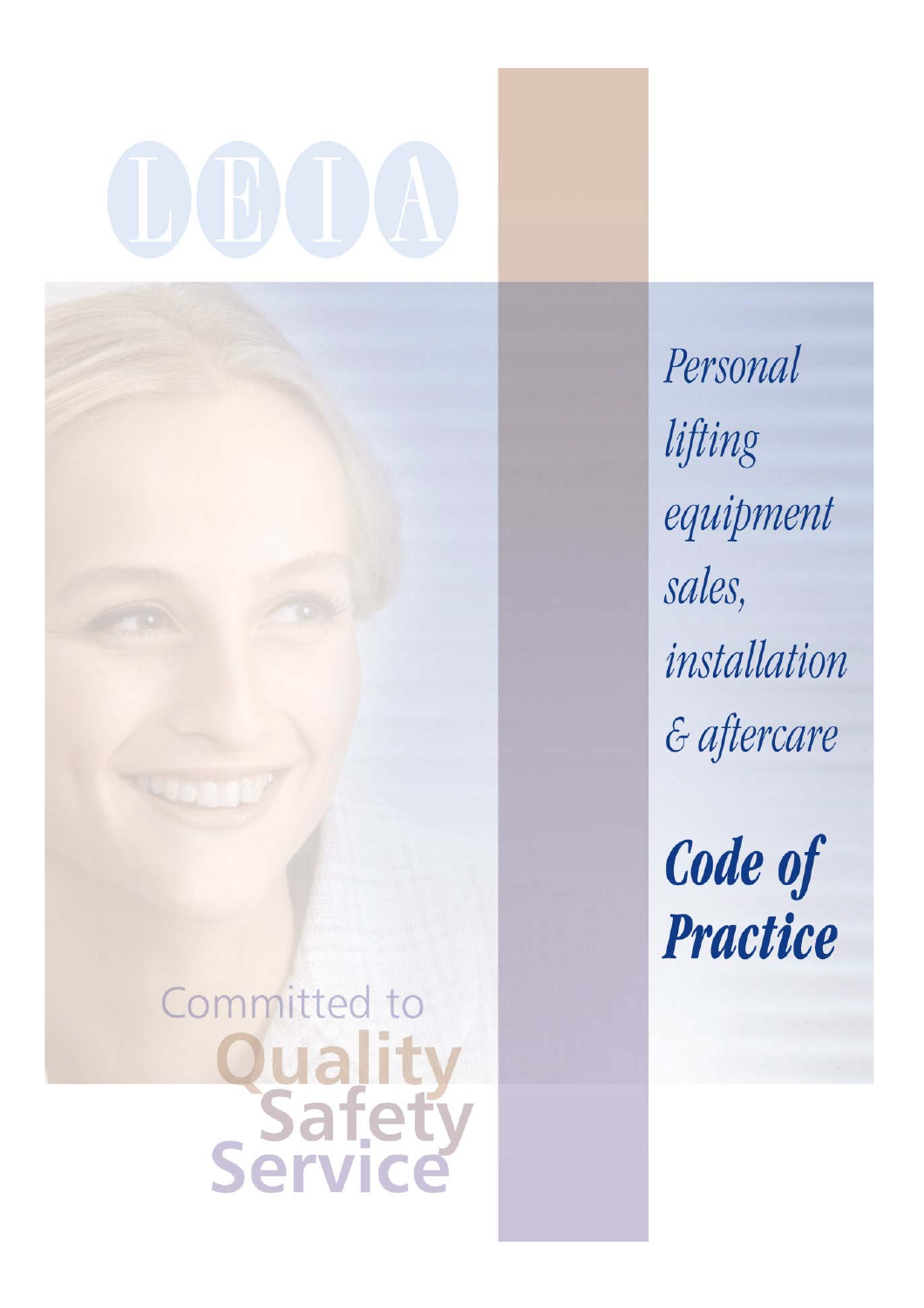# **Personal lifting equipment sales, installation and aftercare — Code of Practice**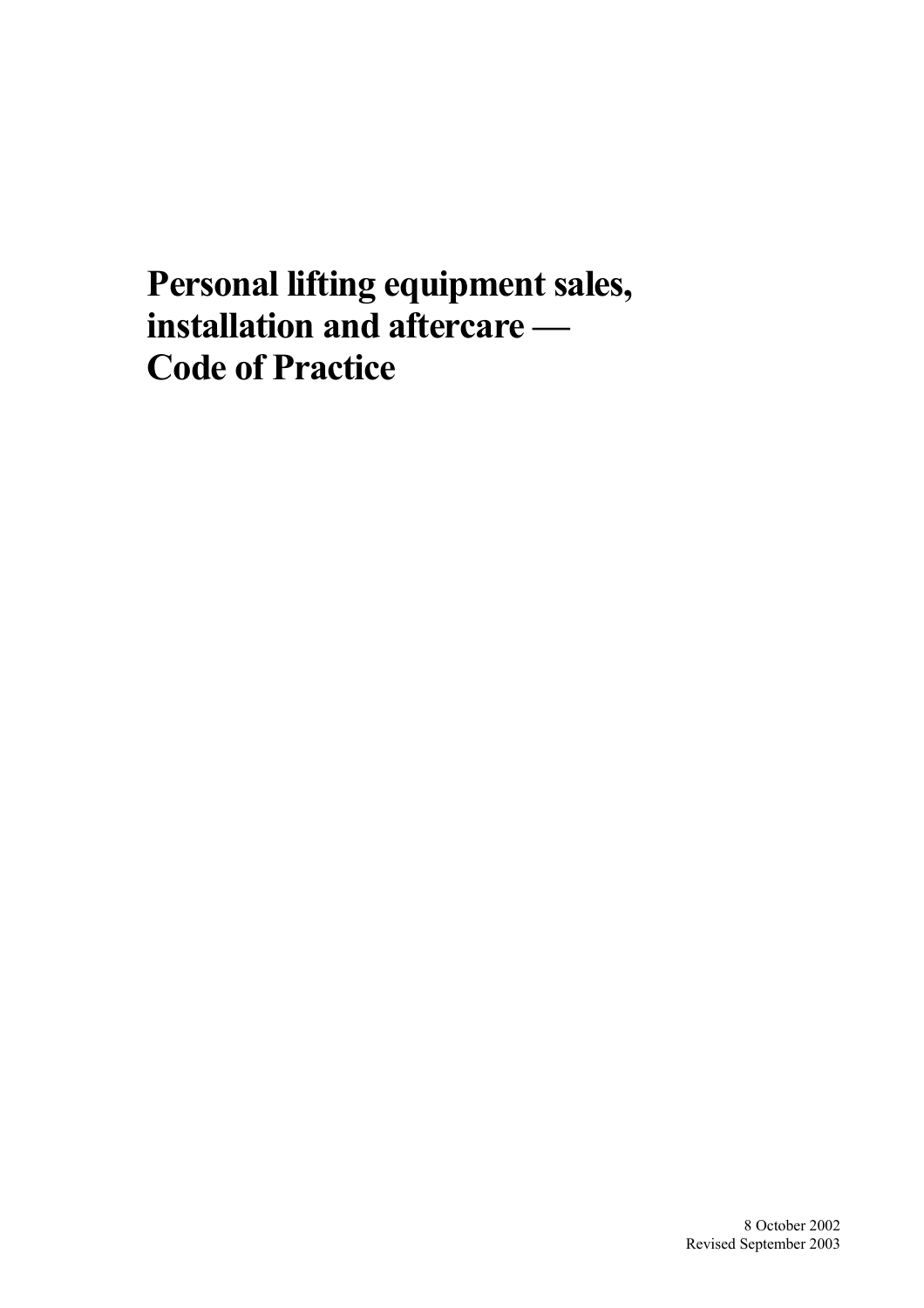# **Foreword**

This Code of Practice has been developed by The Lift and Escalator Industry Association in collaboration with the British Standards Institution (BSI).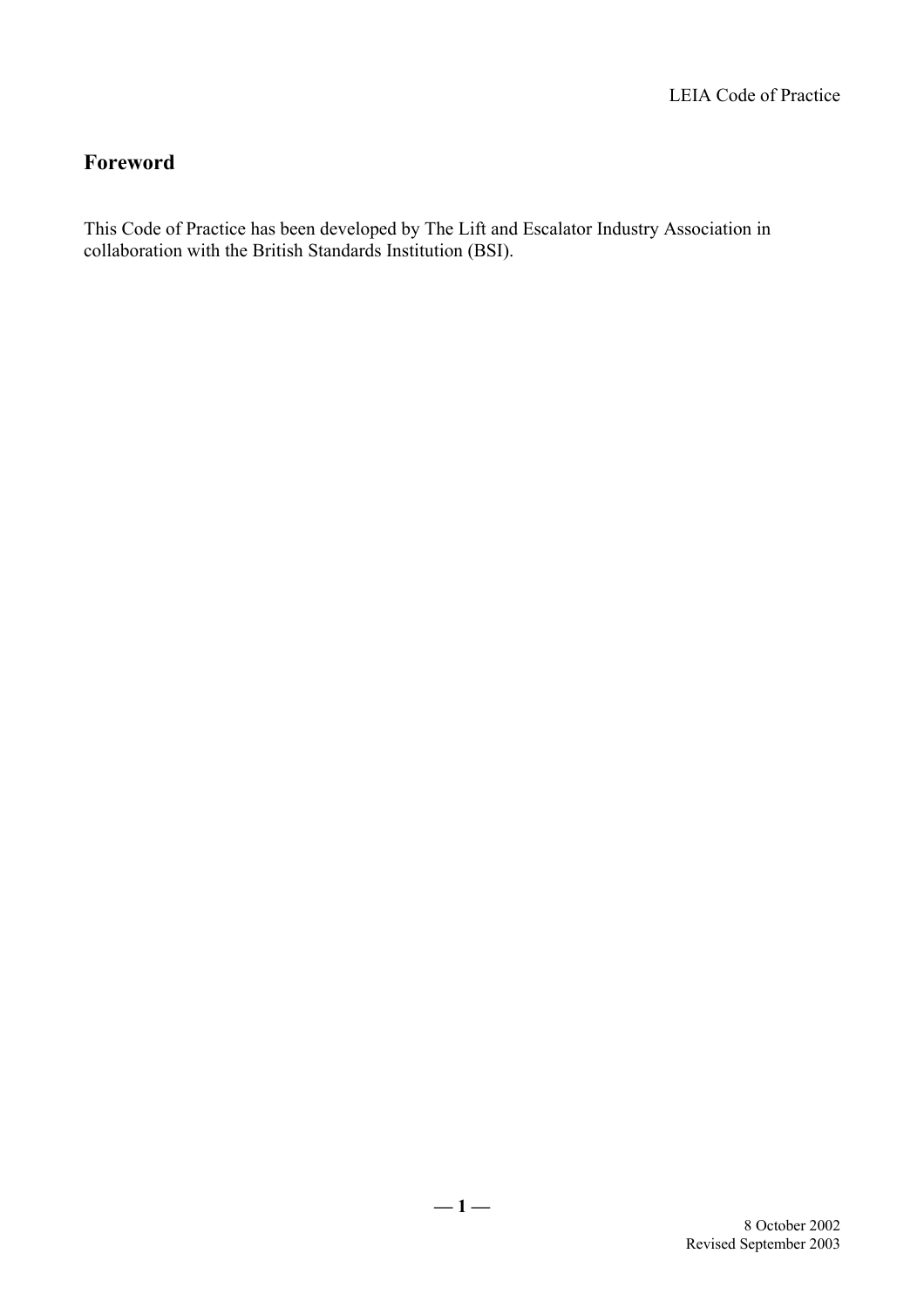# **Contents**

|                                                                                                 | Page |
|-------------------------------------------------------------------------------------------------|------|
| Introduction                                                                                    | 3    |
| 1 Scope                                                                                         | 4    |
| 2 Normative references                                                                          | 4    |
| 3 Terms and definitions                                                                         | 4    |
| 4 General                                                                                       | 5    |
| 5 Marketing and advertising                                                                     | 5    |
| 6 Pre-contractual and point of sale information and practice                                    | 5    |
| 7 Terms and conditions of supply including fair contracts                                       | 6    |
| 8 Delivery and completion dates                                                                 |      |
| 9 Cancellation rights                                                                           | 8    |
| 10 Guarantees and maintenance agreements                                                        | 8    |
| 11 Reimbursement of deposit or prepayments                                                      | 8    |
| 12 After-sales service provisions                                                               | 8    |
| 13 Complaints handling                                                                          | 8    |
| 14 Monitoring                                                                                   | 10   |
| 15 Enforcement                                                                                  | 10   |
| 16 Publicity                                                                                    | 11   |
| Annex A (informative) Typical wording in contracts for the sale of personal lifting products 12 |      |
| Annex B (informative) Information regarding the re-purchase of personal lifting equipment 13    |      |
| <b>Bibliography</b>                                                                             | 14   |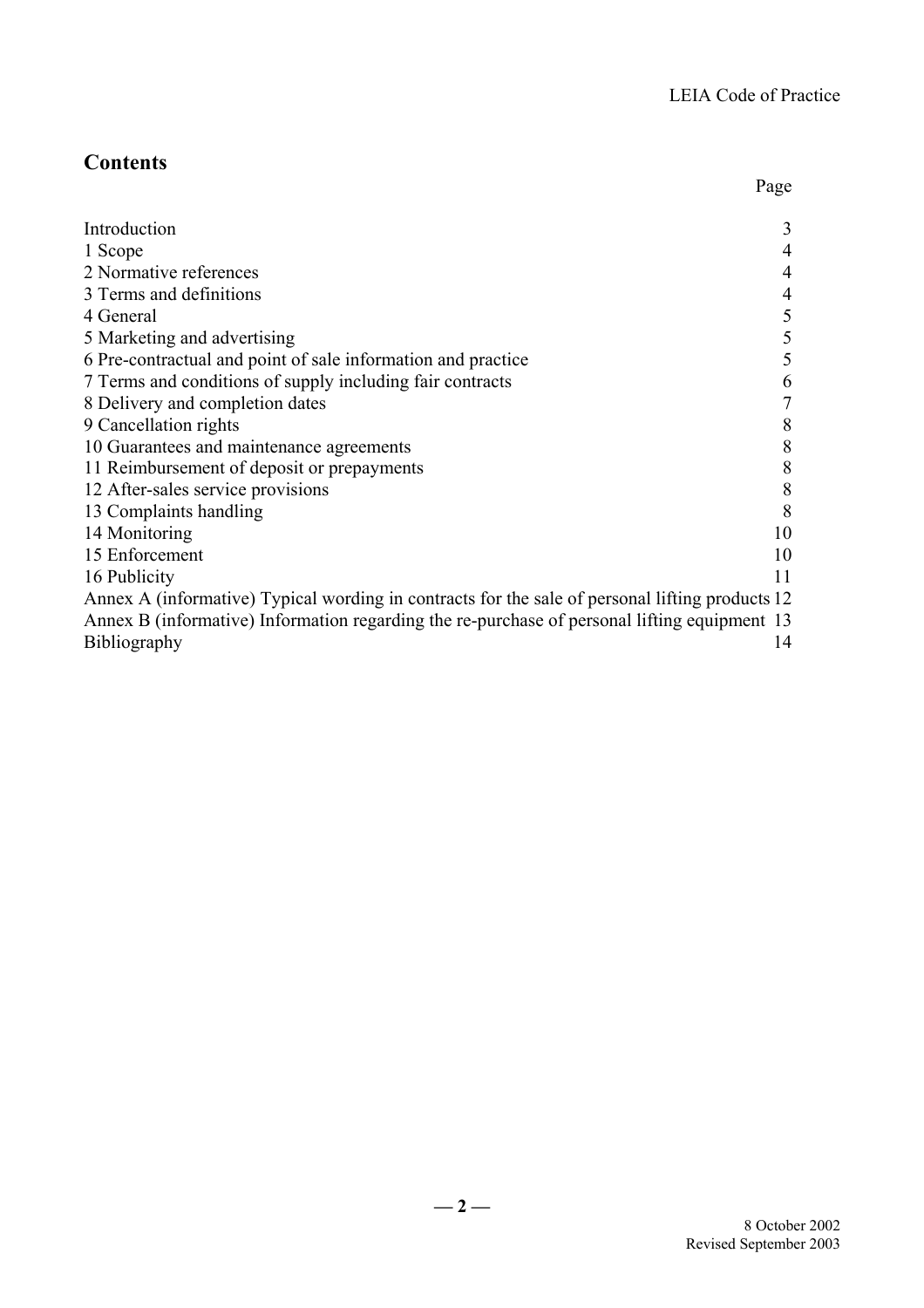# <span id="page-4-0"></span>**Introduction**

This Code of Practice includes measures directed at the removal or easing of consumer concerns and undesirable trade practices arising within the personal lift sector of the lift and escalator business. It also goes beyond this to reassure consumers that they are receiving the best information and advice when purchasing personal lifting products. Consumers can include any individual or organization that might be purchasing personal lifting equipment. In many cases, this includes Local Authorities.

The Lift and Escalator Industry Association (LEIA) was formed in January 1997 by a merger of two existing Associations, the British Lift Association and the National Association of Lift Makers.

The merger was consistent with DTI objectives as it provided a single voice for industry and a strong and effective Association. The merger also made sense in simple terms. Duplication of effort is not cost-effective and industry demands a well-coordinated voice to represent its interests at both National and European level.

The merger was significant in that it brought together not only those who manufacture, install and maintain lifts and escalators but also those who supply component parts to the industry. There was virtually no loss of mutual membership; the new Association began with 125 member companies and the number continues to grow.

Not long after the merger, another association, the Stairlift Manufacturers Association, merged with LEIA. LEIA now represents a large part of the sector of industry that produces products such as stairlifts, homelifts and lifting platforms for the disabled.

The membership of the LEIA covers around 90 % of the lift and escalator business. This figure will vary according to whether the focus is on new lifts, maintenance or lifts for domestic use.

The membership maintains over a quarter of a million lifts in service.

Compliance with BS EN ISO 9000 is a requirement of full membership of LEIA.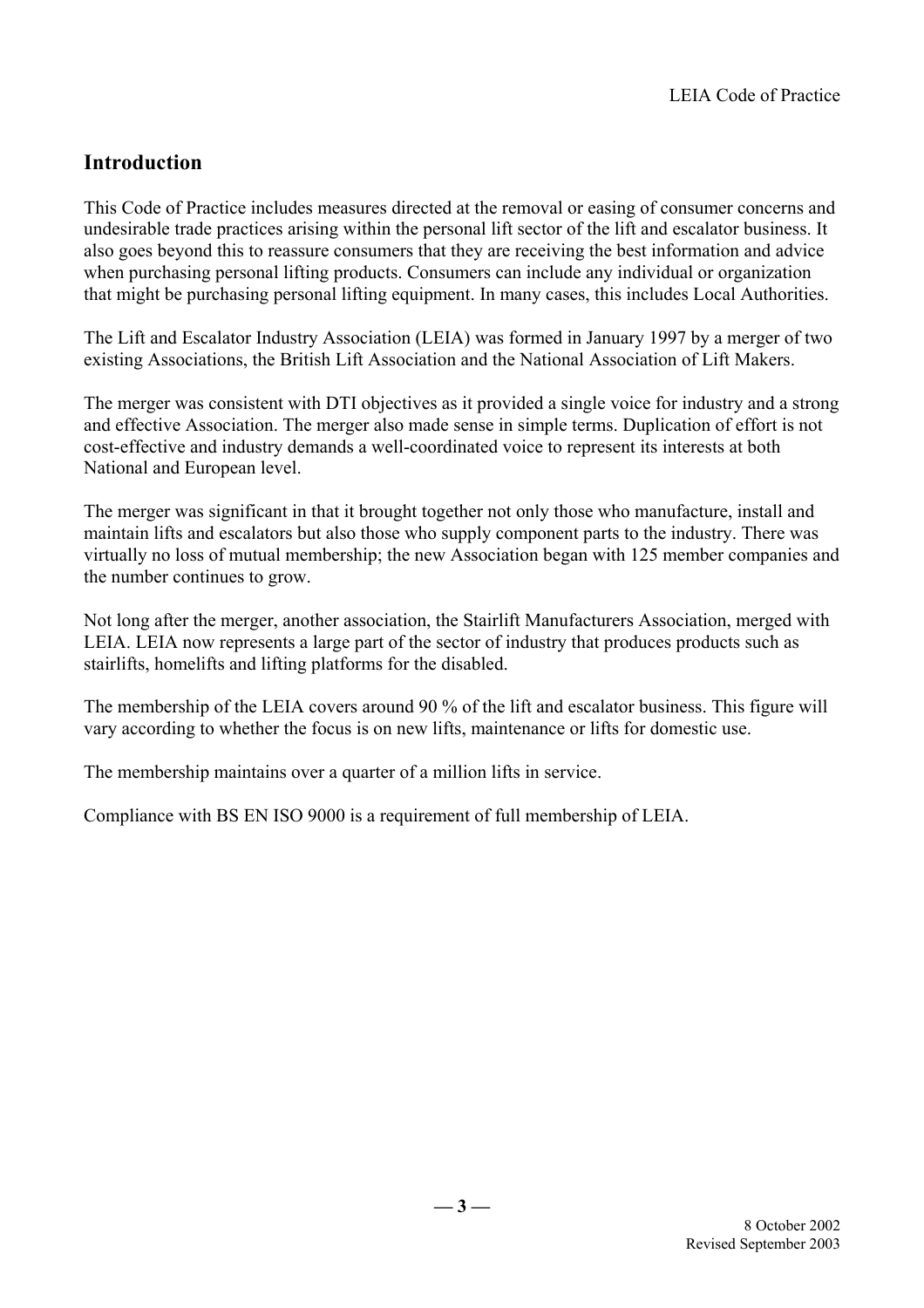#### <span id="page-5-0"></span>**1 Scope**

This Code of Practice gives recommendations for best practice in the sales, installation, and aftercare of personal lifting products.

The Code includes measures directed at the removal or easing of consumer concerns and undesirable trade practices arising within the personal lifting equipment sector of the lift and escalator business.

#### <span id="page-5-1"></span>**2 Normative references**

The following normative document contains provisions which, through reference in this text, constitute provisions of this document.

*British code of advertising and sales promotion*. Committee of advertising practice. London, 1999.

#### <span id="page-5-2"></span>**3 Terms and definitions**

For the purposes of this Code of Practice, the following terms and definitions apply.

#### **3.1**

#### **breakdown**

event where the personal lifting equipment is not able to perform its usual function

NOTE A breakdown is different from a complaint and will normally be dealt with as a matter of urgency.

#### **3.2**

#### **complaint**

expression of dissatisfaction, brought to the attention of the supplier, that the product or service does not fulfil expectations

#### **3.3**

#### **high pressure selling technique**

inducement(s) to force quick decisions, badgering with repeated phone calls or unsolicited housecalls or knowingly taking advantage of vulnerable consumers

#### **3.4**

#### **vulnerable**

at risk of making an incorrect or inappropriate decision

EXAMPLE Where consumers are dealing for the first time with a complex product or service, they might be at risk of making an incorrect or inappropriate decision.

#### **3.5**

#### **guarantee**

protection against defects occurring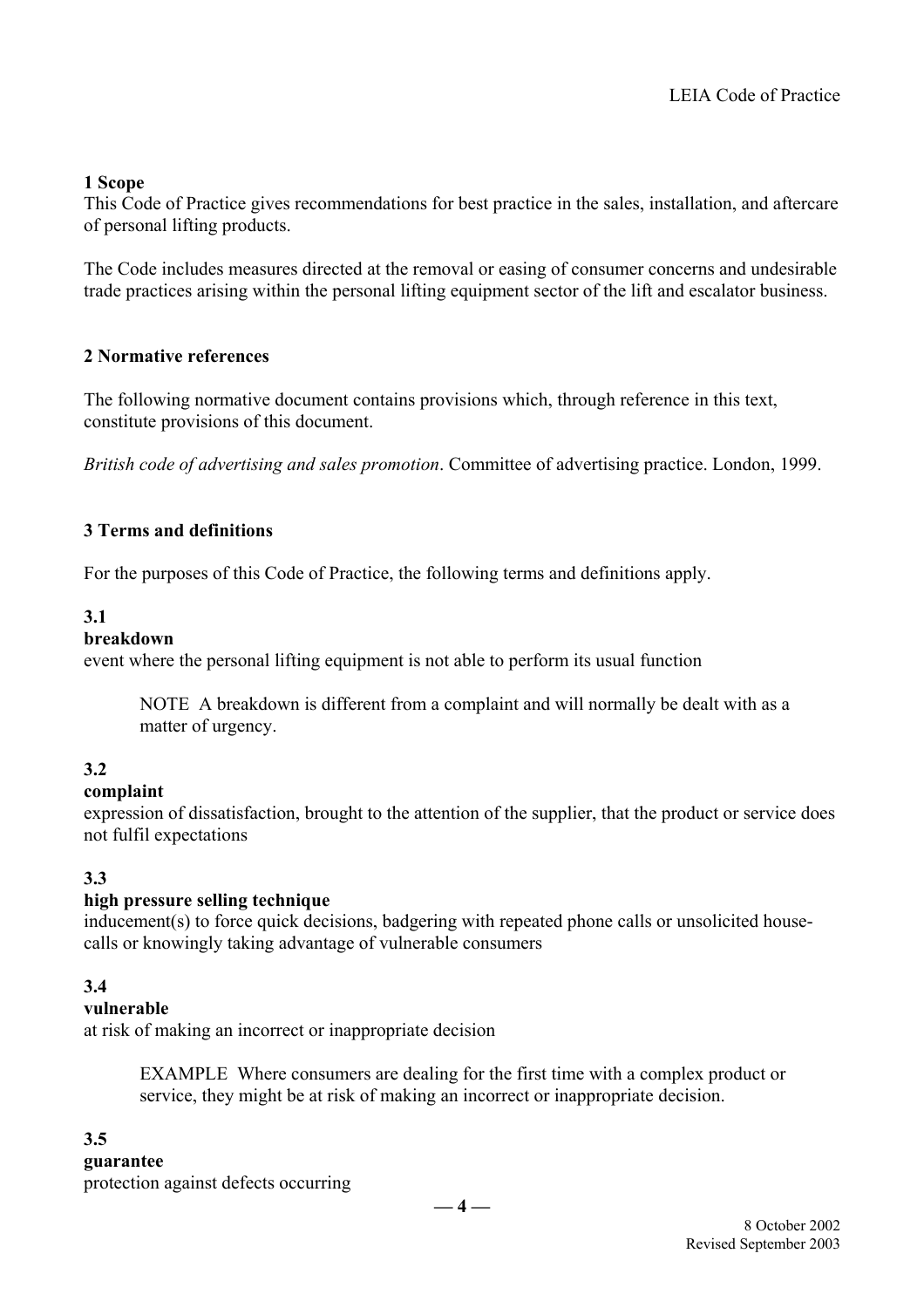NOTE This is usually for a period of twelve months after installation but can be for longer. It is sometimes referred to as "warranty period"

#### **3.6**

#### **plain English**

clear, non-technical language that avoids jargon

NOTE Further information and guidance on plain English can be found in a free guide entitled "How to write in plain English" [2] at: [http://www.plainenglish.co.uk/crystal.html.](http://www.plainenglish.co.uk/crystal.html)

#### <span id="page-6-0"></span>**4 General**

#### **4.1 Training**

Staff involved in the implementation of the Code should be identified. Training should be provided to the identified staff in order that they know about and can comply with the recommendations of the Code.

#### **4.2 Documentation for consumers**

Documents prepared for consumers should be written in plain English.

#### <span id="page-6-1"></span>**5 Marketing and advertising**

Advertisements and marketing material should conform to the *British code of advertising and sales promotion*.

When advertising and marketing material appear in different forms, other codes of advertising conduct, such as the Independent Television Commission (ITC), Radio Authority or Independent Committee for the Supervision of Standards of Telephone Information Services (ICSTIS), should also be observed.

#### <span id="page-6-2"></span>**6 Pre-contractual and point of sale information and practice**

House calls should be undertaken, without charge, to carry out a survey for the fitting of equipment and associated work (see **7.3**) and for advising on types and cost.

A quotation, on the basis of information obtained and the client's needs, should be prepared and sent to the client with a stated minimum period for acceptance.

Full written versions of pre-contractual and point-of-sale information should be provided on request.

Pre-contractual and point of sale information should be clearly presented to ensure that consumers understand all aspects of the transaction that they are being expected to enter into. This should: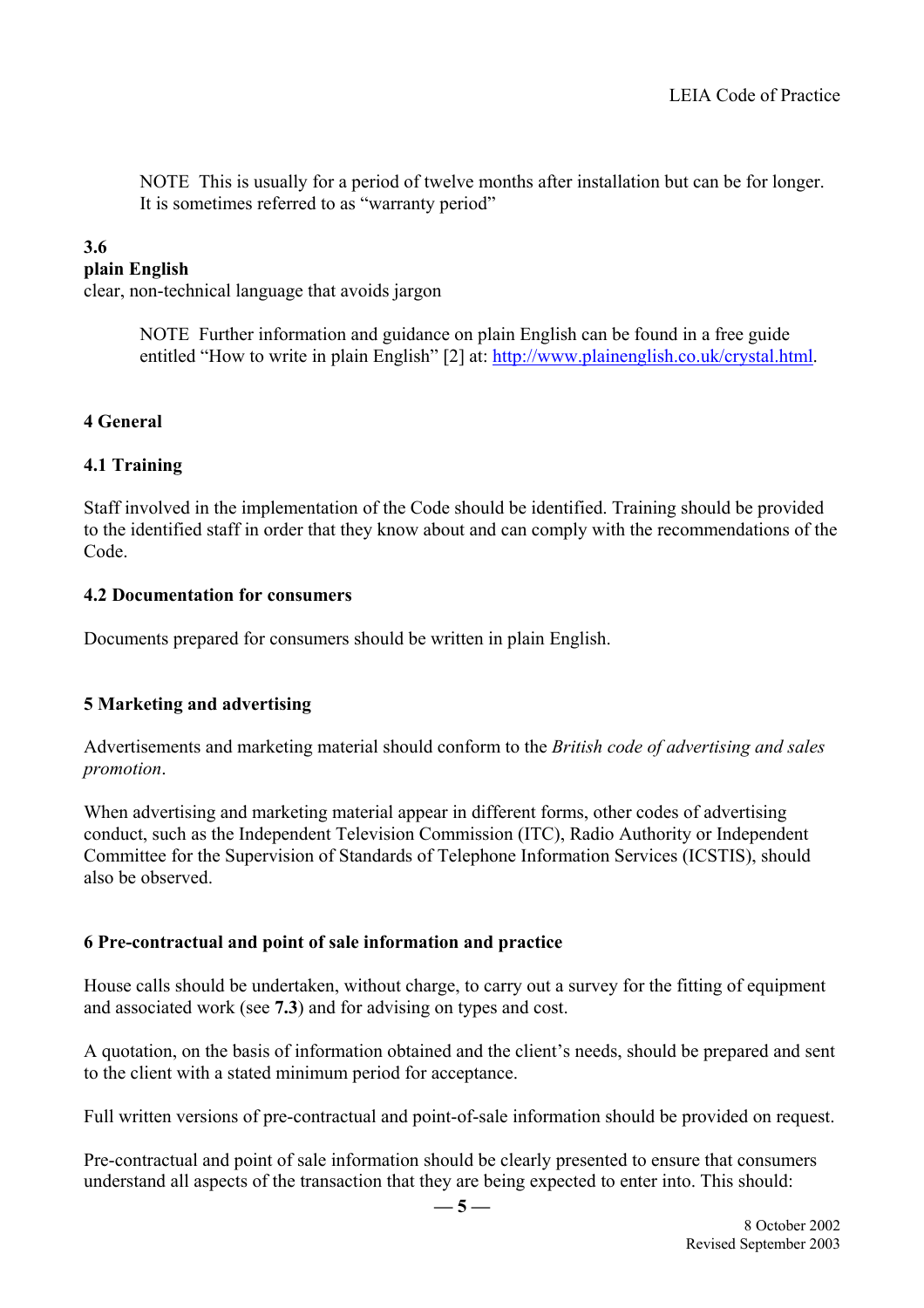— not use high pressure selling techniques;

— explain any difference between the goods and/or services for sale and consumer expectations;

— provide clear and accurate information on contract terms (see clause **7**);

NOTE For information concerning re-purchasing rights, see **7.4** and Annex B.

— explain any disparity between design illustrations and the product to be supplied;

— explain any clear disparity between a consumer's stated requirements and the nature of the goods and/or services to be purchased;

— provide pricing information showing the total price and providing a breakdown, where appropriate, of that total showing e.g. delivery, VAT and credit charges, etc.;

— provide clear, accurate information on the availability and price of linked goods and services (e.g. routine servicing, telephone helplines, etc.);

— provide clear information on delivery and installation dates (see clause **8**);

- provide clear information on cancellation rights (see clause **9**);
- provide clear information on guarantees (see clause **10**);
- provide clear information on reimbursement (see clause **11**);
- provide clear information on after-sales service provisions (see clause **12**);
- provide clear information on complaints handling mechanisms (see clause **14**);

#### <span id="page-7-0"></span>**7 Terms and conditions of supply including fair contracts**

#### **7.1 General**

Contracts should come into effect upon acknowledgement of a written instruction to proceed.

#### **7.2 Work usually covered in contracts**

The contract should include those areas of work relating to the progress of the purchased equipment, which may include the following:

- acceptance of order;
- progress of work;
- delivery time;
- cancellation;
- hand over;
- guarantee.

An illustration of what might be included under these headings is given in Annex A.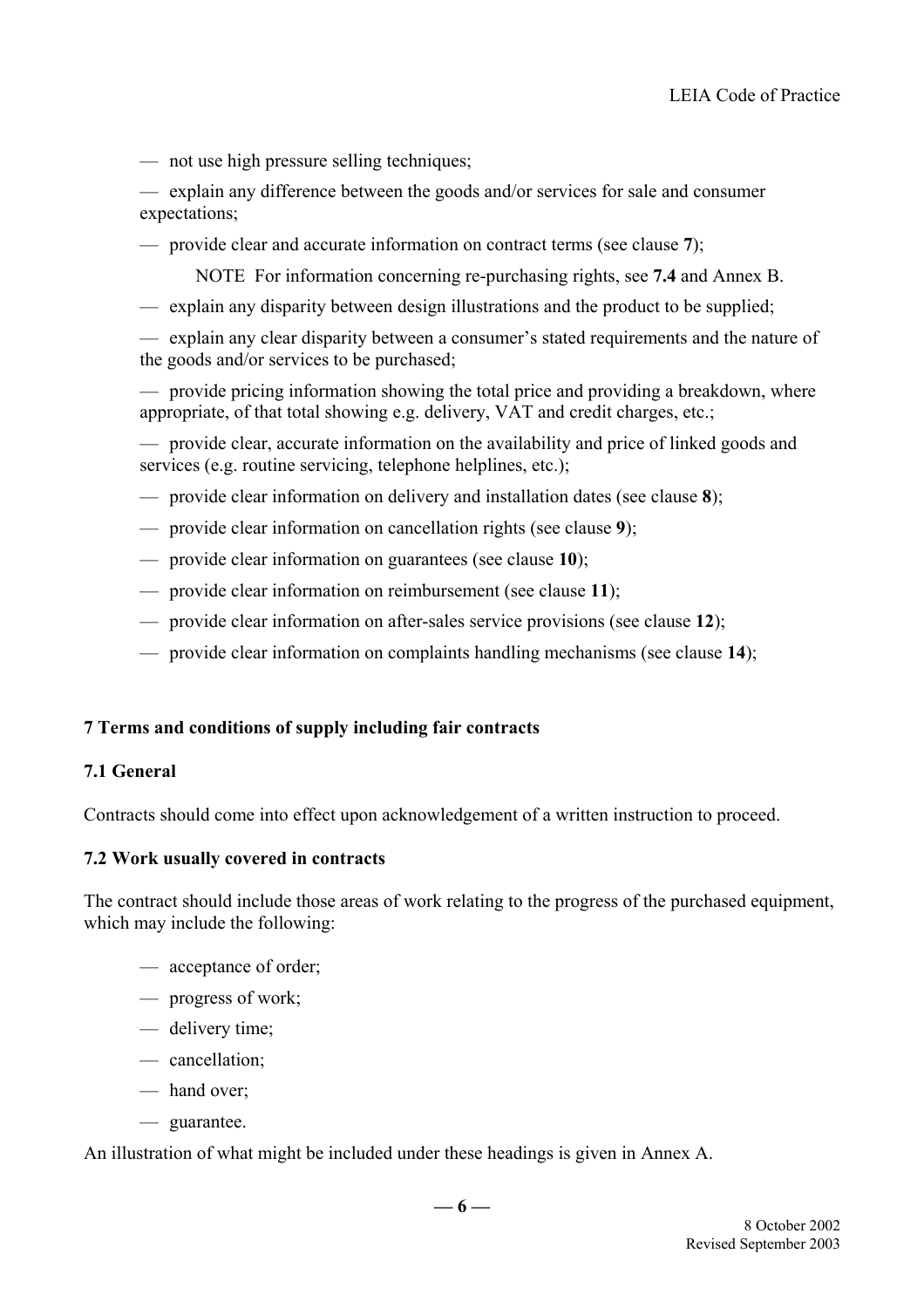#### **7.3 Additional work not usually found in contracts**

There may be additional work required that would normally be undertaken by other trades, such as:

a) up-grading of an earthing system;

NOTE Regulations forbid the installation of an electricity supply power point until the earthing of the system is in accordance with statutory requirements.

- b) in the case of personal lifting equipment, removal of handrails from the staircase by engineers to enable the equipment to be fitted but the replacement or re-siting of such handrails is not a part of the work normally undertaken;
- c) re-decoration work (necessary, for instance, as a result of removing handrails, or making good plaster or other such work) is considered to be best undertaken by those with the appropriate expertise;
- d) any re-fitting or in-filling of carpets which may need to be cut for fixing brackets;
- e) where, particularly in the case of vertical lifts, it is necessary for work to be undertaken by a building contractor more familiar with the structural requirements of the property.

Other exceptions for which the contract cannot provide may be:

- f) where installation is affected by the work of other contractors carrying out modifications to the property;
- g) where there have been any changes to the property since the quotation that prevents uninterrupted completion of the installation.

Items a) to g) will involve additional costs over the supply and installation of the equipment. These additional costs should be clearly outlined to the consumer where they are known in advance.

#### **7.4 Re-purchase**

The sale of personal lifting equipment does not imply an obligation on the manufacturer to purchase it back. Where re-purchase can be agreed, there will be a number of factors that will affect its second-hand value. These are listed in Annex B.

Where re-purchase can be agreed, the terms and conditions should be clear and should be written in plain English.

#### <span id="page-8-0"></span>**8 Delivery and completion dates**

Consumers should be offered flexibility and choice regarding delivery dates and times.

Installation dates should be agreed with consumers in advance. Notice should be given to the consumer where it appears that these dates will not subsequently be met.

Where delays are unavoidable, consumers should be given advance notice in order to allow them to agree an alternative date or dates.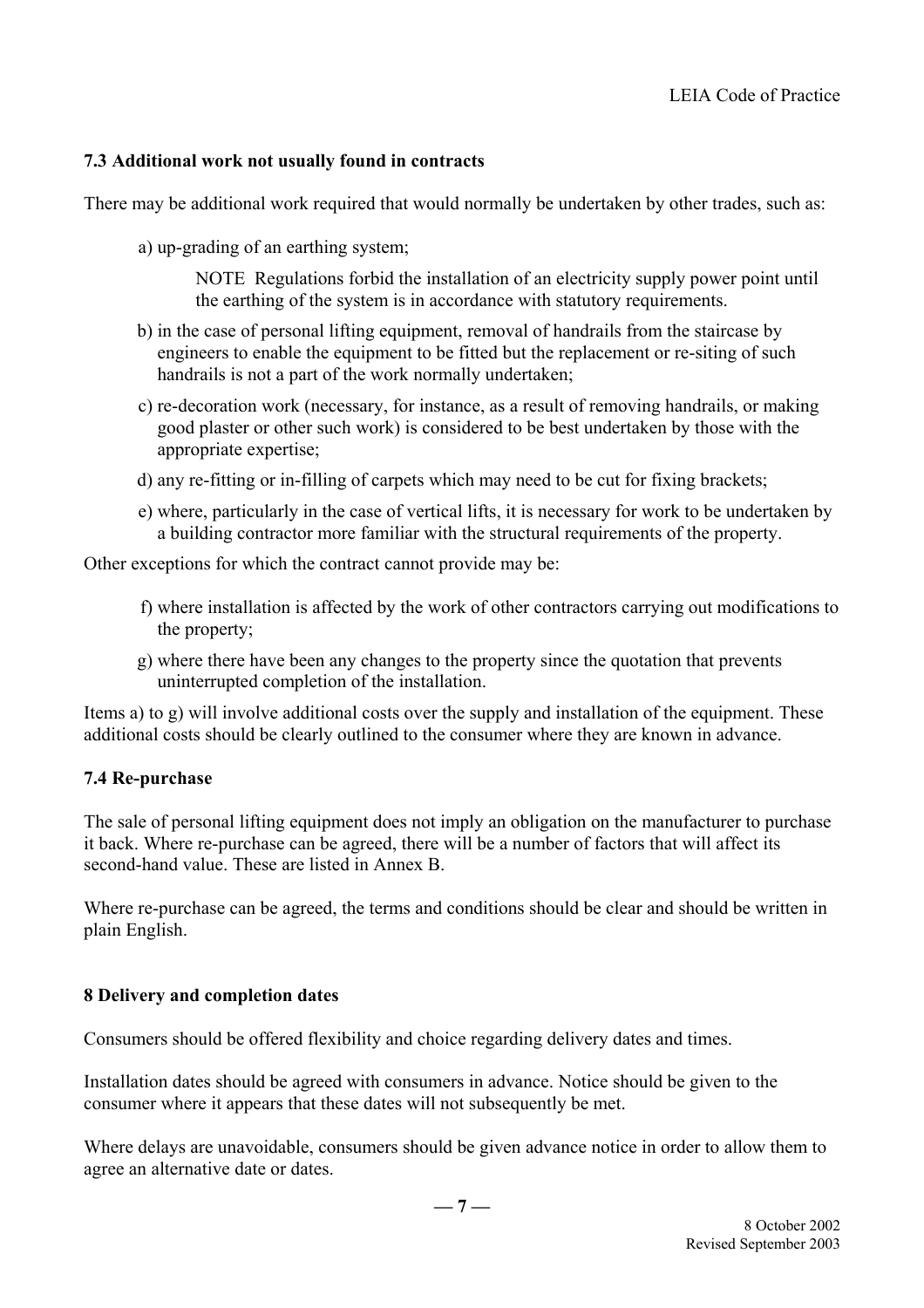#### <span id="page-9-0"></span>**9 Cancellation rights**

Once an order has been placed, cancellation by the consumer is likely to be subject to a charge with a deduction from the client's deposit to reflect costs incurred up to the time of cancellation. This should be made clear to the customer in pre-contractual material.

#### <span id="page-9-1"></span>**10 Guarantees and maintenance agreements**

Clear and accurate details of standard guarantees and maintenance agreements included in the sale should be provided to the consumer. The nature and key elements of any additional optional extended guarantees being offered should also to be clearly explained to consumers.

It should be made very clear to the consumer that optional guarantees are exactly that. There should be no high-pressure selling of extended guarantees nor any misrepresentation of their costs, coverage and any benefits they provide.

#### <span id="page-9-2"></span>**11 Reimbursement of deposit or prepayments**

Deposits or prepayments should be reimbursed fully and without delay in the event that an order cannot be fulfilled, subject to the recommendations in clause **9**.

Whatever reimbursement mechanism is in place, it should be clearly documented in the precontractual information.

A simple written request should be sufficient for consumers to obtain the reimbursements that are due to them.

#### <span id="page-9-3"></span>**12 After-sales service provisions**

NOTE In the case of personal lifting equipment, maintenance agreements are usual practice and are beneficial to the consumer to minimize the risk of breakdowns.

Consumers should be made aware of who to call in the event of a breakdown and of the level of service they can expect.

Telephone numbers to call in the event of breakdown or further other services should be available and should be clearly stated in the consumer's operation manual.

#### <span id="page-9-4"></span>**13 Complaints handling**

#### **13.1 General**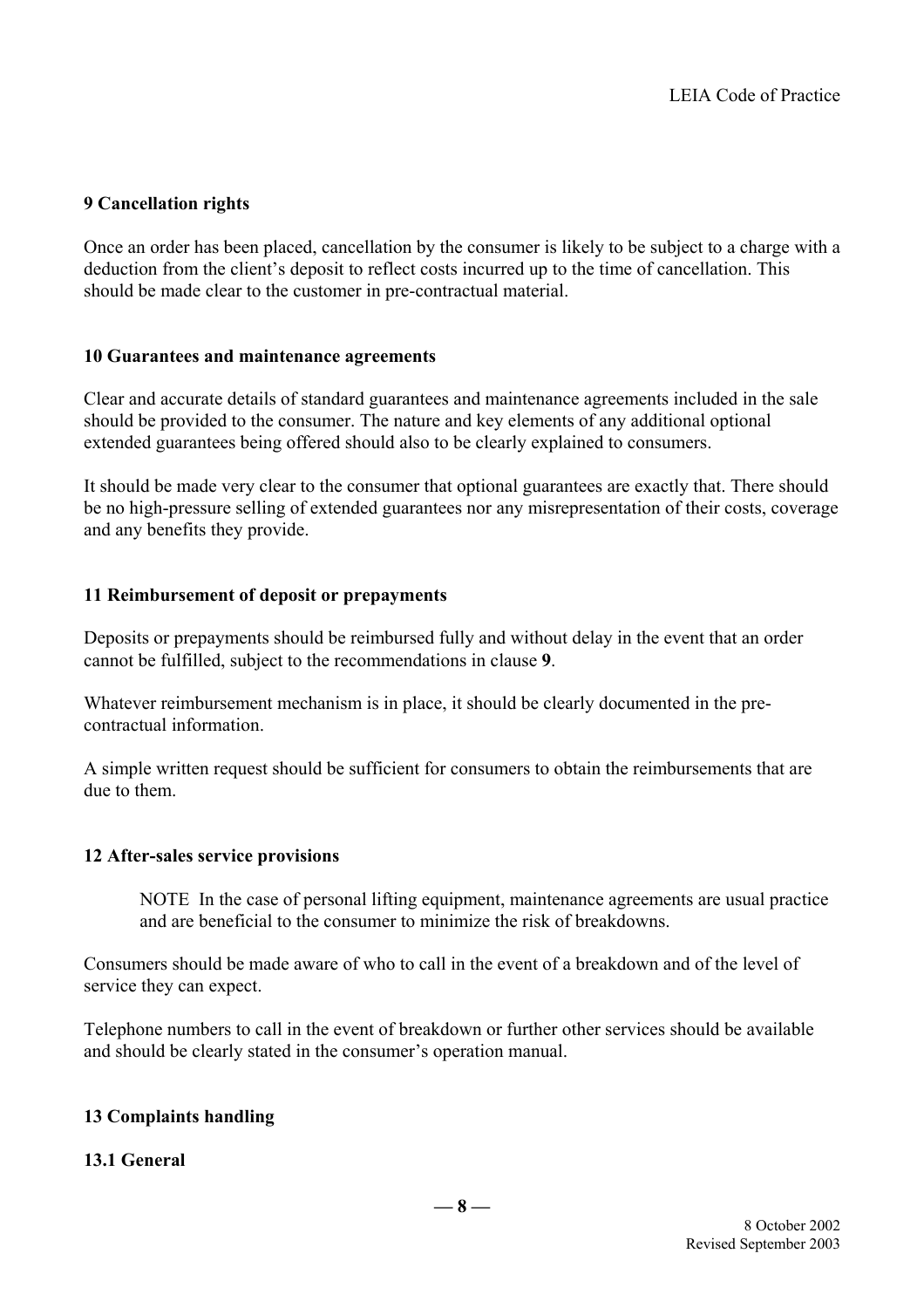Suppliers of personal lifting services should make it clear in pre-contractual information that they are the first point of contact for customer complaints.

Suppliers of personal lifting services should have procedures in place for dealing with consumer complaints. Every endeavour should be made to deal with a complaint in the shortest possible time and the consumer should be advised of the expected timescale which should not exceed:

— two working days for acknowledgement of the complaint from receipt of the complaint;

— five working days for a notification of the planned action and guidance for how long that action is likely to take.

NOTE The above reflects the guidance given on best practice in complaints handling found within BS 8600.

### **13.2 Publicity of the complaints handling system**

The point of sale and pre-contract/contractual material should publicize access to the complaints system. Key elements of the complaint system such as the following should be available to consumers:

- contact details regarding who consumers address their complaint to;
- any information consumers will be required to provide;
- details of any further complaint procedures.

#### **13.3 Consumer advisers**

Suppliers of personal lifting service should cooperate with local consumer advisers or any other intermediary appointed by the consumer.

Those acting on behalf of consumers should be given the same level of treatment as the actual complainant.

NOTE Consumers might need the assistance of others with more expertise/experience of dealing with the product or a complaint.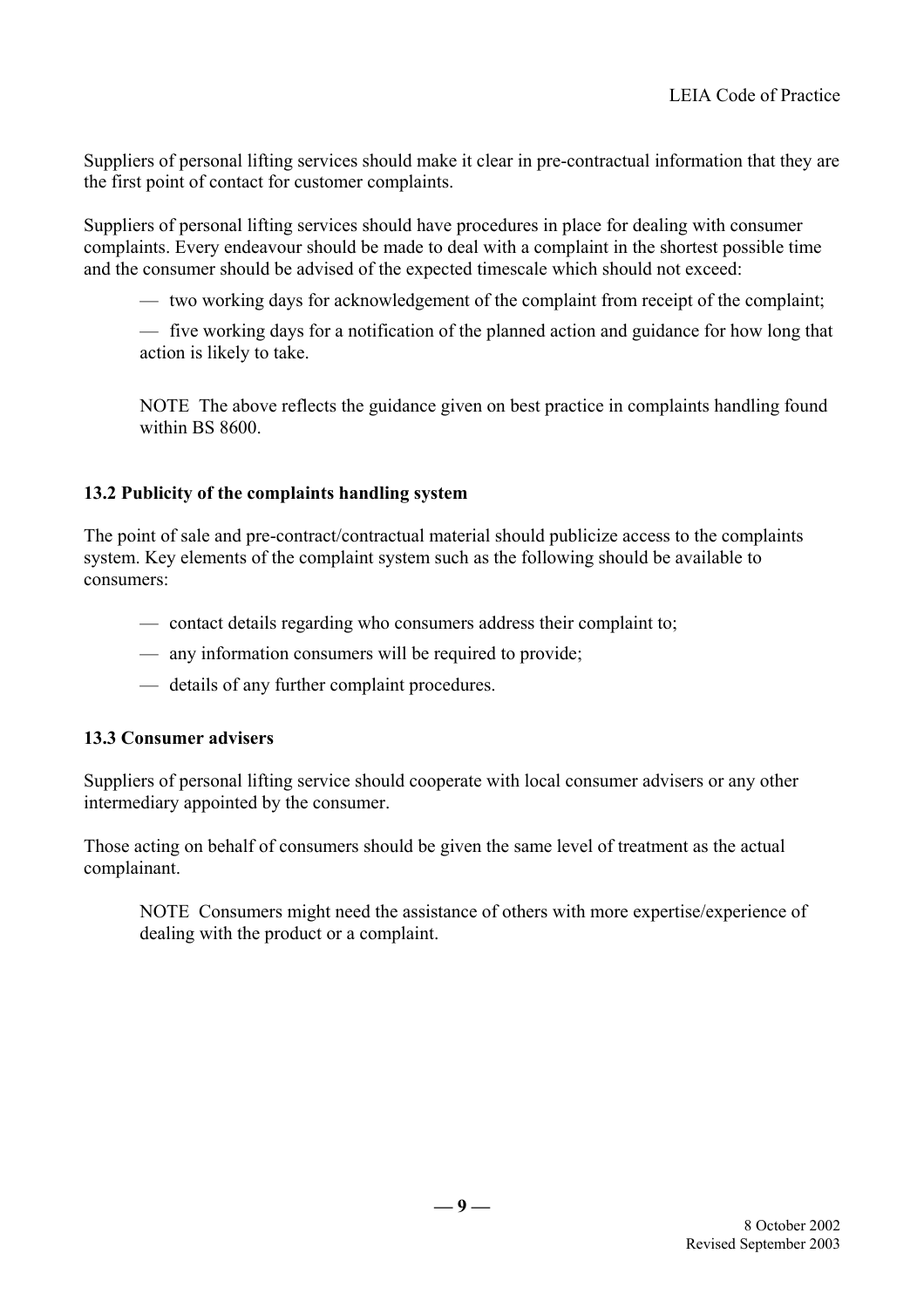#### **13.4 Mediation services**

When a satisfactory resolution cannot be reached, a mediation service directed at arranging a decision acceptable to both parties should be available to the consumer. The body responsible for mediation services should respond within:

— two working days for acknowledgement of the referred complaint;

— five working days for a notification of the planned action and guidance for how long that action is likely to take.

This time-scale should be notified to the customer.

NOTE 1 In most cases, personal lifting service providers will satisfactorily resolve problems directly with the consumer. The role of the mediator will to be to try and facilitate an agreement between the consumer and the business.

NOTE 2 LEIA undertakes the role of the mediation service for members of the Association.

#### **13.5 Independent redress**

An independent redress scheme should be available to act as an alternative to seeking court action.

The independent redress scheme should be binding. Personal lifting service providers should not be able to refuse to allow a complaint to go before the scheme if a customer so chooses. Furthermore, personal lifting service providers should be bound to accept a judgement made under the scheme. Any such scheme should be able to take into account possible breaches of the Code where relevant to the complaint.

#### <span id="page-11-0"></span>**14 Monitoring**

Performance indicators should exist to measure the effectiveness of the Code.

Records of complaints subject to audit as part of an annual review (required of companies certificated to BS EN ISO 9000) should be used as performance indicators to demonstrate the effectiveness of the Code.

NOTE No individual companies will be identified in the monitoring process.

The operation of the Code and the numbers of complaints referred for mediation, with year on year comparisons, should be assessed on an annual basis.

#### <span id="page-11-1"></span>**15 Enforcement**

A procedure should be established for handling non-compliance with the Code. The procedure should include reasonable time limits.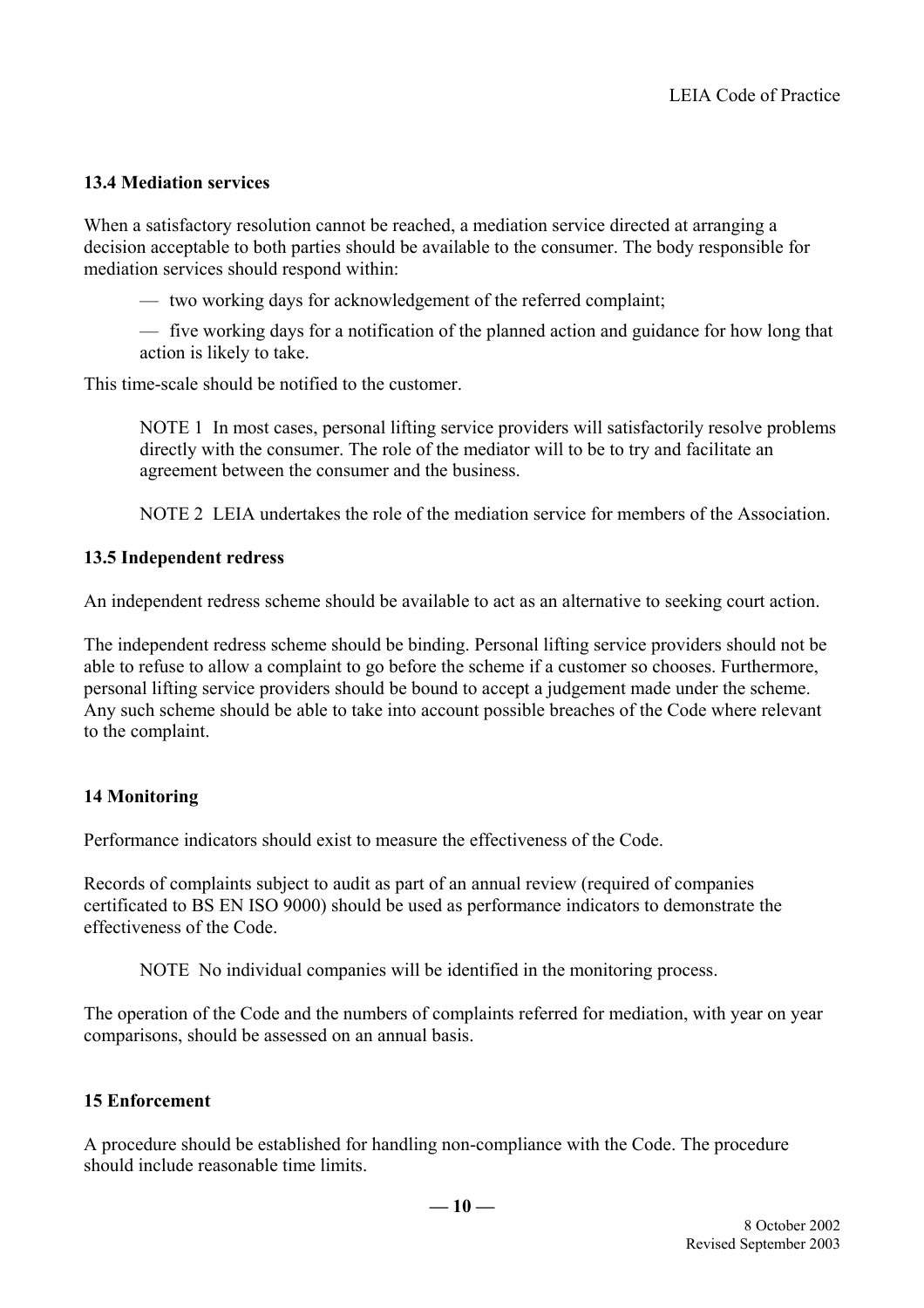The procedures should deal effectively with breaches of the Code.

A range of sanctions for dealing with non-compliance should be set-out that may include procedures such as warning letters, suspension and/or termination of membership. The sanctions applied should be commensurate with the nature or frequency of the breaches.

NOTE Failure to adequately sanction will bring the Code into disrepute.

#### <span id="page-12-0"></span>**16 Publicity**

Information publicizing the Code should be available that raises awareness of the Code.

Suppliers of personal lifting services should make clear (e.g. in advertising or point of sale material) their adherence to the Code of Practice.

Copies of Codes should be available without charge to consumers, to members, to local consumer advisers and to others with a legitimate interest.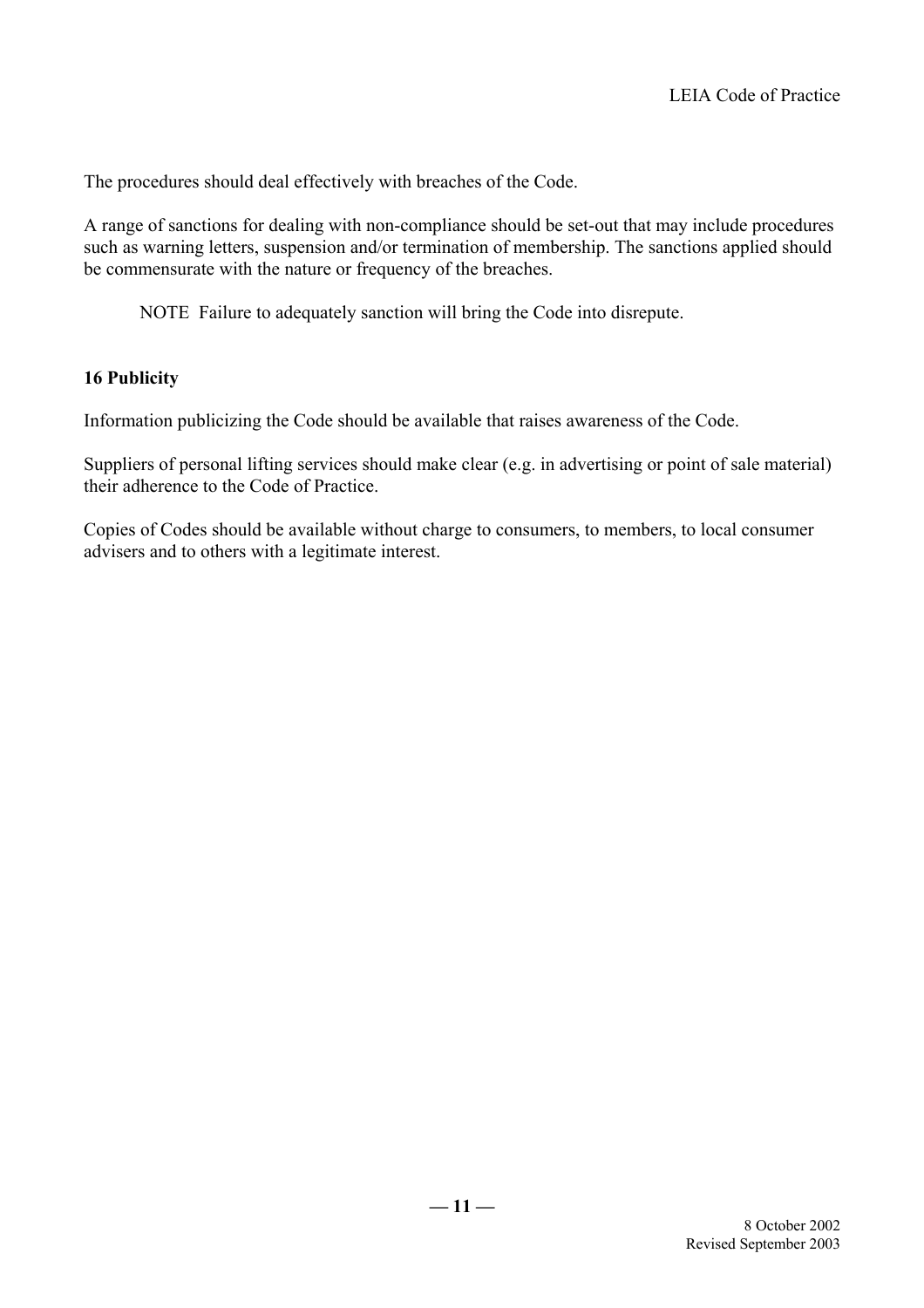# <span id="page-13-0"></span>**Annex A (informative) Typical wording in contracts for the sale of personal lifting products**

# **A.1 Acceptance of order**

The contract will come into effect upon acknowledgement of a written instruction to proceed.

# **A.2 Progress of work**

The price quoted assumes that installation work can proceed to completion without interruption. In the event, for reasons beyond the suppliers control, this cannot take place, and additional visits are necessary, this will incur an additional charge.

# **A.3 Delivery time**

Delivery periods quoted are estimates only. No liability is accepted for any delay due to lack of availability of labour or material or for other reasons beyond our control.

# **A.4 Cancellation**

Should the consumer cancel after instructing the work to proceed the right is reserved to recover all costs expended up to the time of such cancellation.

# **A.5 Hand over**

On completion, it is essential that the consumer, or their representative, is available for a demonstration of the completed installation and to receive and sign for receipt of the operating manual, the test certificate and training on the safe use of the equipment.

# **A.6 Guarantee**

The supplier undertakes to rectify any defects arising from faulty materials or workmanship for twelve months, or any extended guarantee period that has been negotiated, after completion of installation, providing such defects are not attributable to wilful or accidental damage, misuse or other reasons beyond its reasonable control.

NOTE A guarantee for a full twelve month period will not necessarily be given for reconditioned equipment.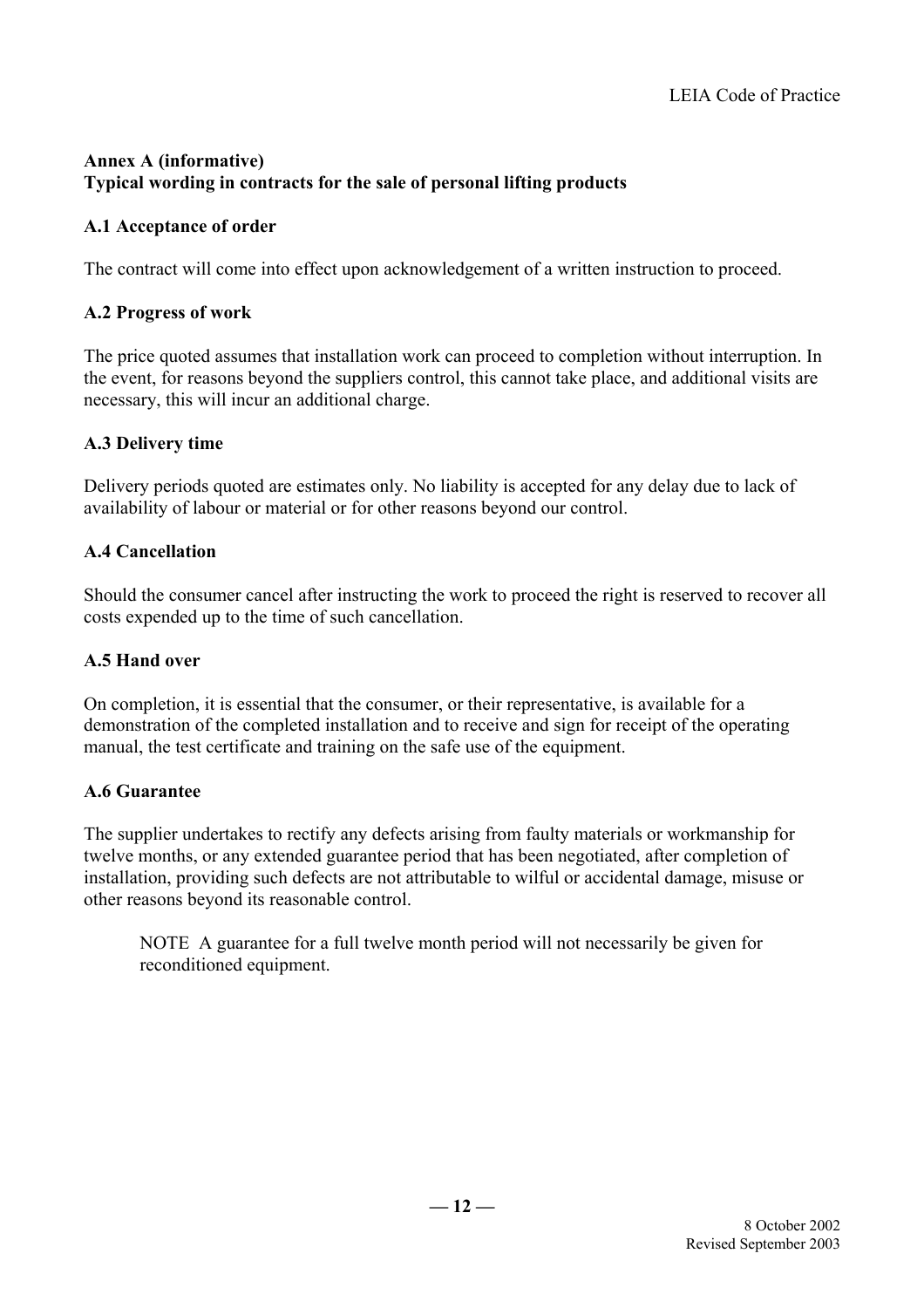# <span id="page-14-0"></span>**Annex B (informative) Information regarding the re-purchase of personal lifting equipment**

The following information gives guidance on the limitations associated with the re-purchase of personal lifting equipment where this facility is available.

The ability to pay any amount to take back a product will initially depend upon:

- its age and condition;
- existing in-company stock levels;
- market demand for second-hand products.

The difference in value between a new and second-hand product has to take into account that certain of the as-new costs will have included:

- an original assessment of the users specific needs;
- preparation of engineers drawings for fitting the equipment;
- customizing the product to suit specific circumstances;
- delivery from the factory;
- installation, test and demonstration/hand over.

These are cost factors that have no second-hand value.

In addition there has to be taken into consideration the costs associated with:

- dismantling and removing the equipment from its owners premises;
- transportation to the manufacturers works;
- storage for an unknown period.

Before personal lifting equipment can be offered for re-sale it will:

- need to undergo safety checks and a service;
- need further checks to ensure it complies with current British Standards and legislative requirements;
- require worn or damaged components to be replaced;
- have to be re-tested.

Certain features of the personal lifting equipment may have been designed to suit specific needs and may have to be replaced bearing in mind personal lifting equipment is invariably designed to suit individual circumstances.